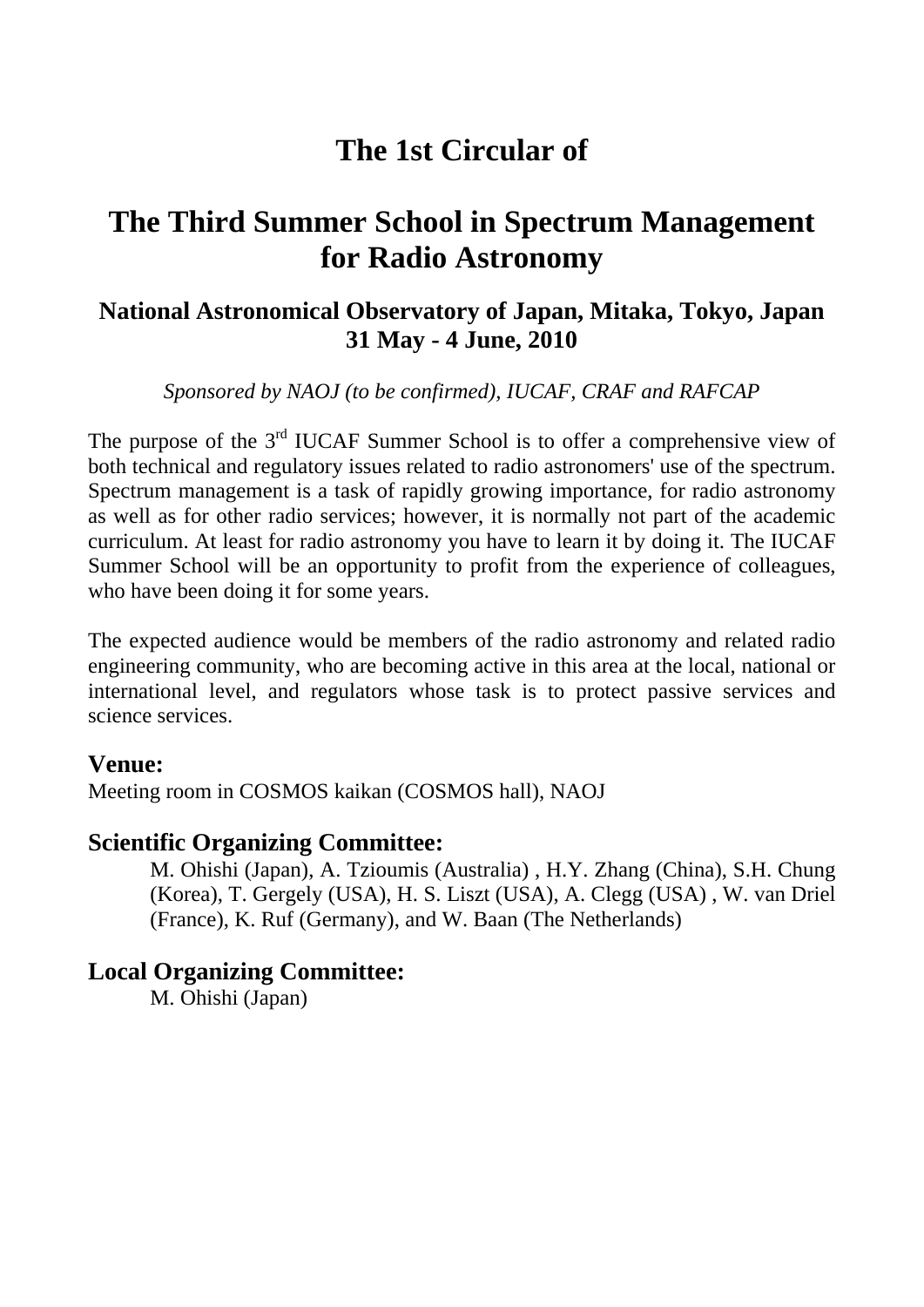### **Purpose of the Summer School:**

Nearly 80 years passed since K. G. Jansky first detected radio emission from the Galaxy, while searching for the origin of the weak static that was causing interference to communications. Since then, radio astronomy has revolutionized our view of the Universe through the discovery of quasars, pulsars, the Cosmic Microwave Background, and the survey of our Galaxy in the 21-cm line, molecular lines and many other phenomena. The radio window was the first non-optical window in the electromagnetic spectrum to be explored, and radio techniques continue being a prime tool in mankind's' exploration of the Universe. At the same time, radio astronomy remained closely linked to the world of radio communications, adopting some of its leading technologies, and sometimes giving rise to technologies of its own that were adopted by radio engineers for commercial applications.

During the  $20<sup>th</sup>$  century, radio astronomers enjoyed relatively easy and interference free access to large portions of the spectrum, by locating telescopes far from potential sources of man-made noise. A small number of specialists took care of regulatory issues that arose in national and international forums, that rarely required attention from the broader astronomy community. This state of affairs has been changing rapidly in the  $21<sup>st</sup>$  century, as demands on the spectrum increase due to huge increases in the demand and availability of wireless applications (mobile phones, Wireless LANs, and others), communications satellites and marketing of new technologies, such as ultra-wide band systems, power line telecommunication systems, cognitive radio systems. The development and health of radio astronomy depend critically on astronomers' continued access to the radio spectrum, and this in turn demands that astronomers and particularly radio observatories pay closer attention to the technical and regulatory issues that arise in relation to managing the radio spectrum, particularly as they relate to radio astronomy.

However, spectrum management is not only necessary, but it is also interesting and sometimes even challenging. It requires a combination of scientific motivation, technical background, legal knowledge, and diplomatic skills, which is normally not taught at university.

At the IUCAF Summer School a number of experts will illuminate many of these different aspects for the benefit of new colleagues interested in this field.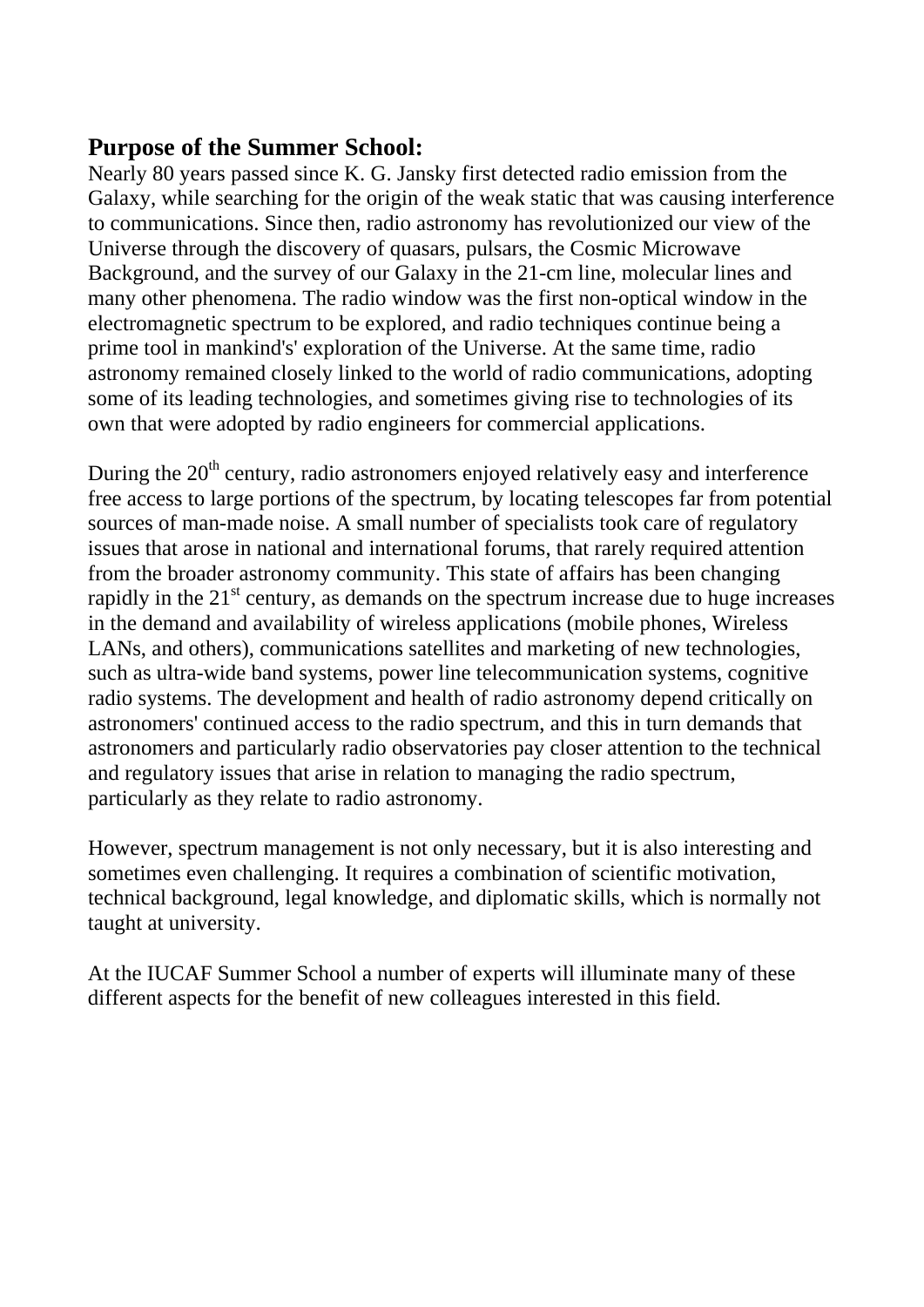# **Capacity of the Summer School:**

Due to the limited capacity for accommodations at the Mitaka campus of NAOJ and vicinity, participation in the summer school may be limited to 40 persons. Preference will be given to younger radio astronomers and engineers, who are or expect to be involved in spectrum management activities.

## **Important Dates:**

Submission of expression of interest: February 26, 2010 Deadline for final Registration: March 31, 2010 Deadline to submit Visa Information Form: March 31, 2010

# **Visa Requirement:**

A list of countries with visa exemptions can be found at [http://www.mofa.go.jp/j\\_info/visit/visa/02.html](http://www.mofa.go.jp/j_info/visit/visa/02.html)

Should a visa be needed, participants should submit the Visa Information Form (visa\_info\_form.xls) to the LOC before March 31, 2010.

The support conditions below MUST be met BEFORE visa assistance can be provided.

=========================================================

Visa Support Conditions:

- \* completion of Summer School registration
- \* completion and confirmation of hotel reservations
- \* flight reservation
- \* letter of recommendation from an academic advisor ("Student" Only)

=========================================================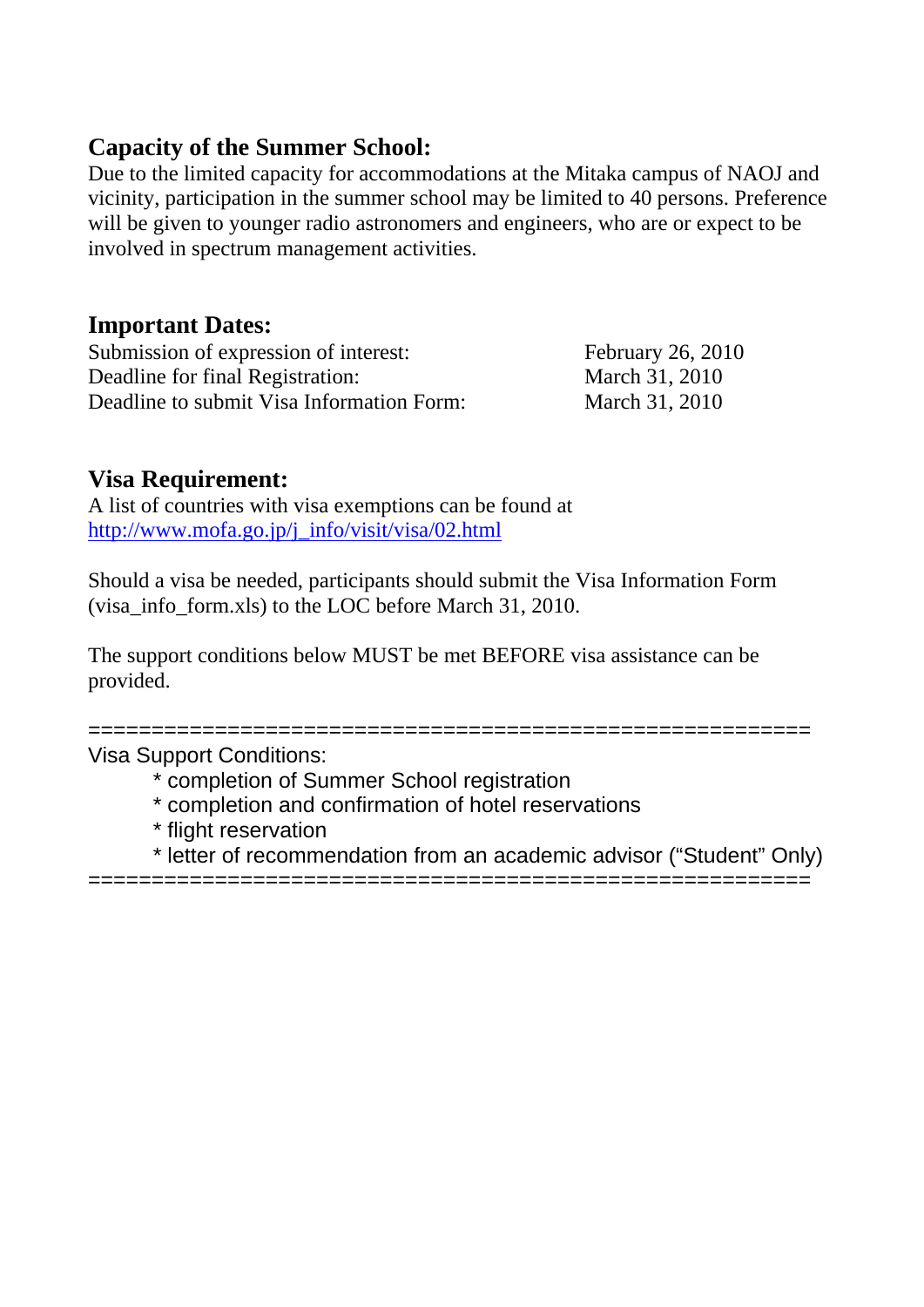### **Accommodation:**

The LOC has made block reservations for the Summer School participants (up to 30 persons) in Hotel Mets Musashi-Sakai between May  $30<sup>th</sup>$  (Sun) and June  $6<sup>th</sup>$  (Sun) <http://www.jrhotelgroup.com/eng/code/codeeng124.htm> ,

which is just next to the JR Musashi-Sakai station.

The room charge is JPY 8,100 (JPY 8,550 for June  $5<sup>th</sup>$  only).

# **Travel Support:**

Travel support may be available to cover the necessary travel expenses. Please indicate if you need travel support on the registration form.

### **Access to the NAOJ, Mitaka:**

The access to the Mitaka campus of the NAOJ can be found at: http://www.nao.ac.jp/E/MTK/travel.html

Those who stay in Hotel Mets Musashi-Sakai may take the public bus transportation between the JR Musashi-Sakai station and the NAOJ. The bus ride is around 15 minutes one way. And the fare is JPY 210 one way.

# **Inquiries:**

All inquiries including visas should be sent to:

Dr. Masatoshi OHISHI email: masatoshi.ohishi [at] nao.ac.jp phone: +81-422-34-3575  $\text{fax:} \quad +81-422-34-3860$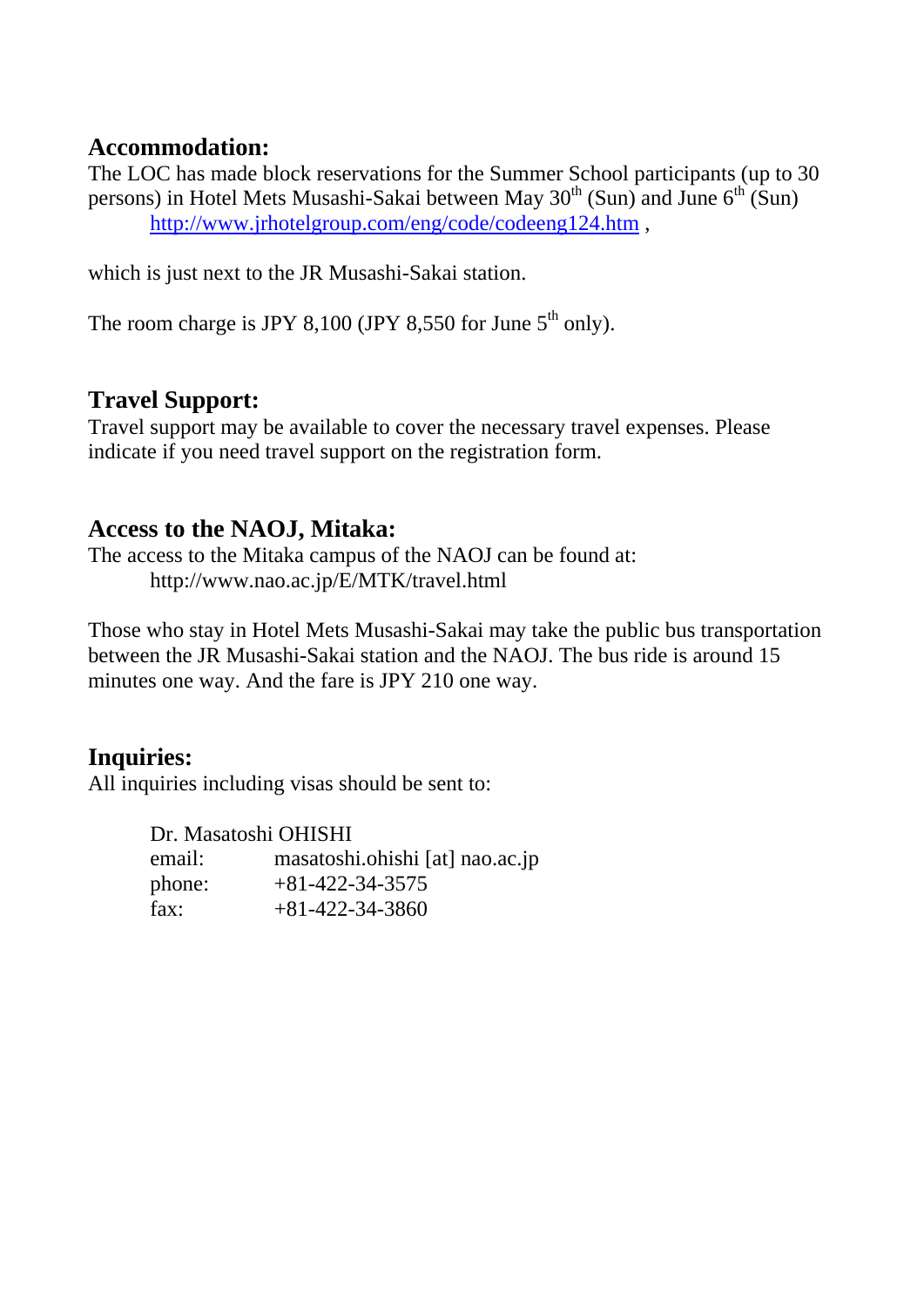# **Registration Form**

*The Third IUCAF Summer School on Spectrum Management National Astronomical Observatory of Japan Mitaka, Tokyo, Japan 31 May - 4 June, 2010* 

1. Name - Last: First:

2. Institution:

3. Professional Level:

4. Mailing address:

5. Email:

- 6. Fax (please include country code):
- 7. Telephone (please include country code):
- 8. Please indicate your level of interest I will attend: May attend, but not sure:
- 9. Accommodation preferences (please select one that apply): I need a single room at Hotel Mets Musashi-sakai: YES/NO I will make my own arrangement: YES/NO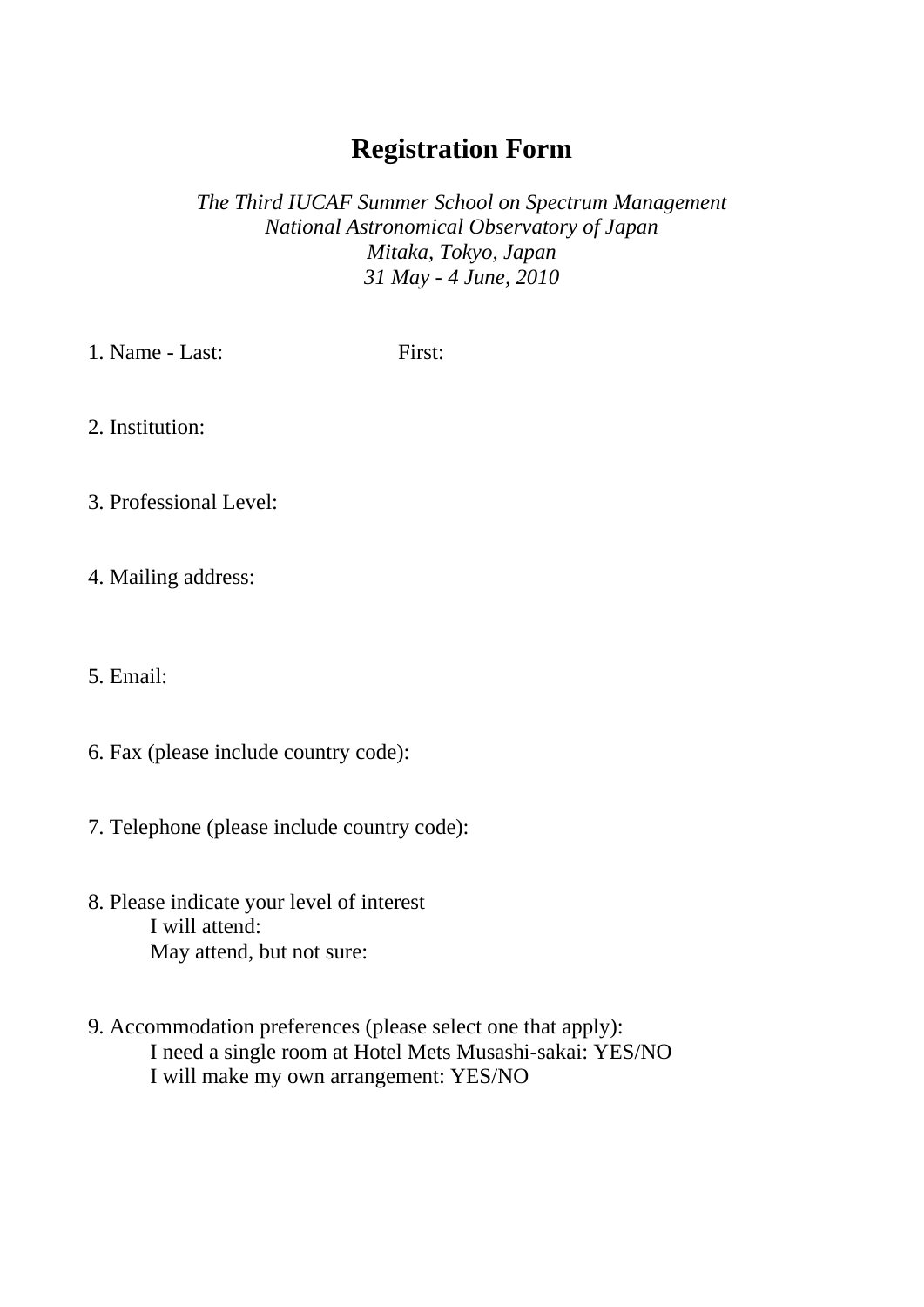10. Financial Support. We expect to have limited financial support for this meeting.

Will you like financial support, if available? YES/NO (please select one) If YES, do you need support for: (please select only those that apply)

 Plane fare?: Estimated ticket cost (\$)?: Accommodation?:

11. Are you interested in participating in an excursion to the Nobeyama Radio Observatory on Wednesday June 2? (If "yes", then you will need to have arrived at Tokyo by June 1st.) YES/NO

Please return the completed form, preferably electronically by email to masatoshi.ohishi [at] nao.ac.jp, or alternatively by FAX to +81-422-34-3840.

Please indicate any tentative interest by February 26 2010 if possible. The final registration deadline will be March 31 2010.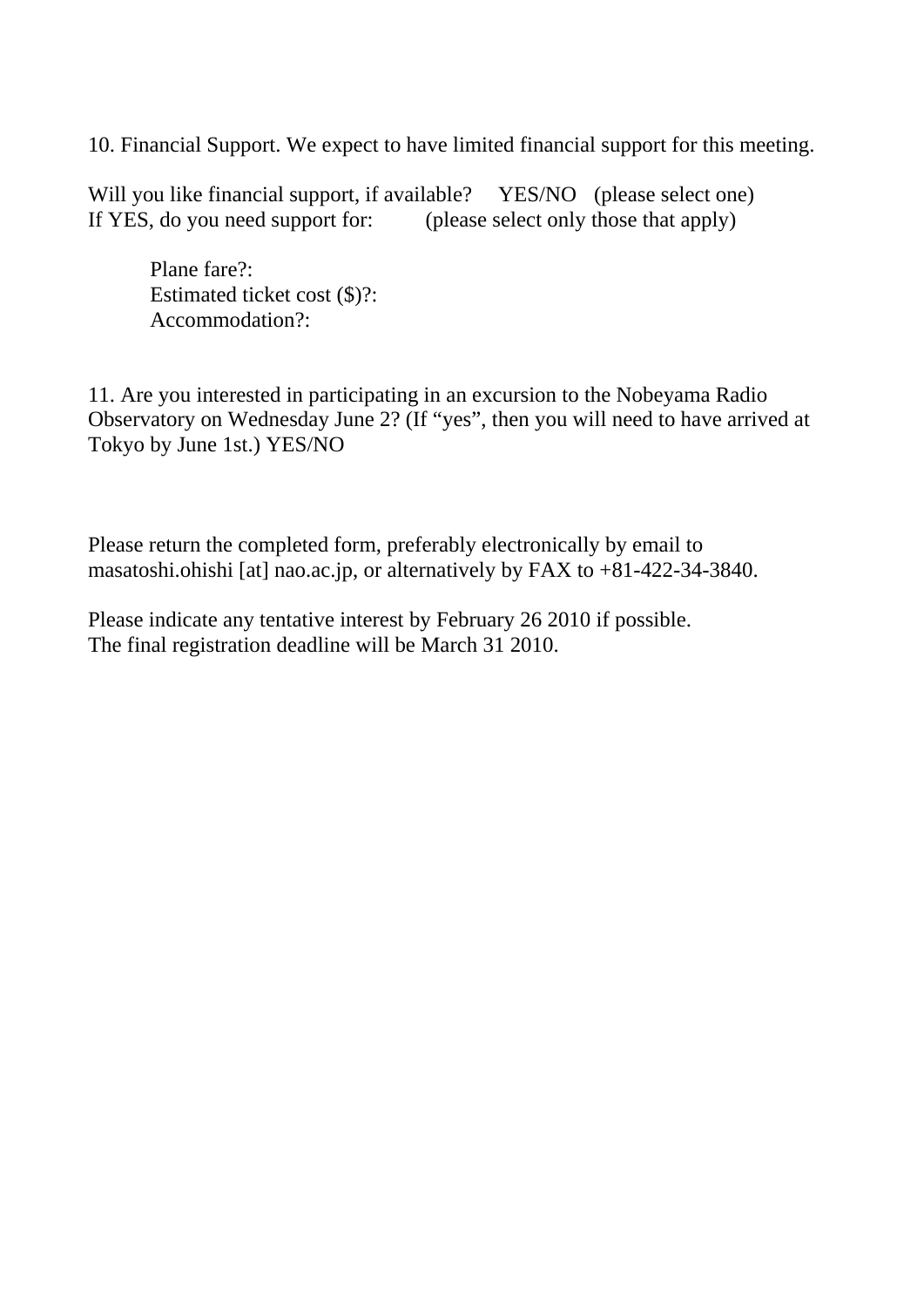# *-* **Draft Programme -**

Lecturers will include experts from Asia-Pacific, Europe, and the U.S.A

## **Monday, 31 May 2010**

| $08:30 - 09:00$ Registration |  |
|------------------------------|--|
| 09:00 Introduction           |  |
|                              |  |
|                              |  |
|                              |  |

 *10:00-10:30 Break* 

#### **10:30 Summer School and Radio Astronomy**

*12:30-14:00 Lunch* 

#### **14:00 Earth Sensing & Space RA Observations**

#### *15:30-16:00 Break*

#### **16:00 Spectrum: Allocation, Bands and Uses**

#### **Tuesday, 1 June 2010**

# **09:30 Recommendations, Reports and Notification**

*10:30-11:00 Break*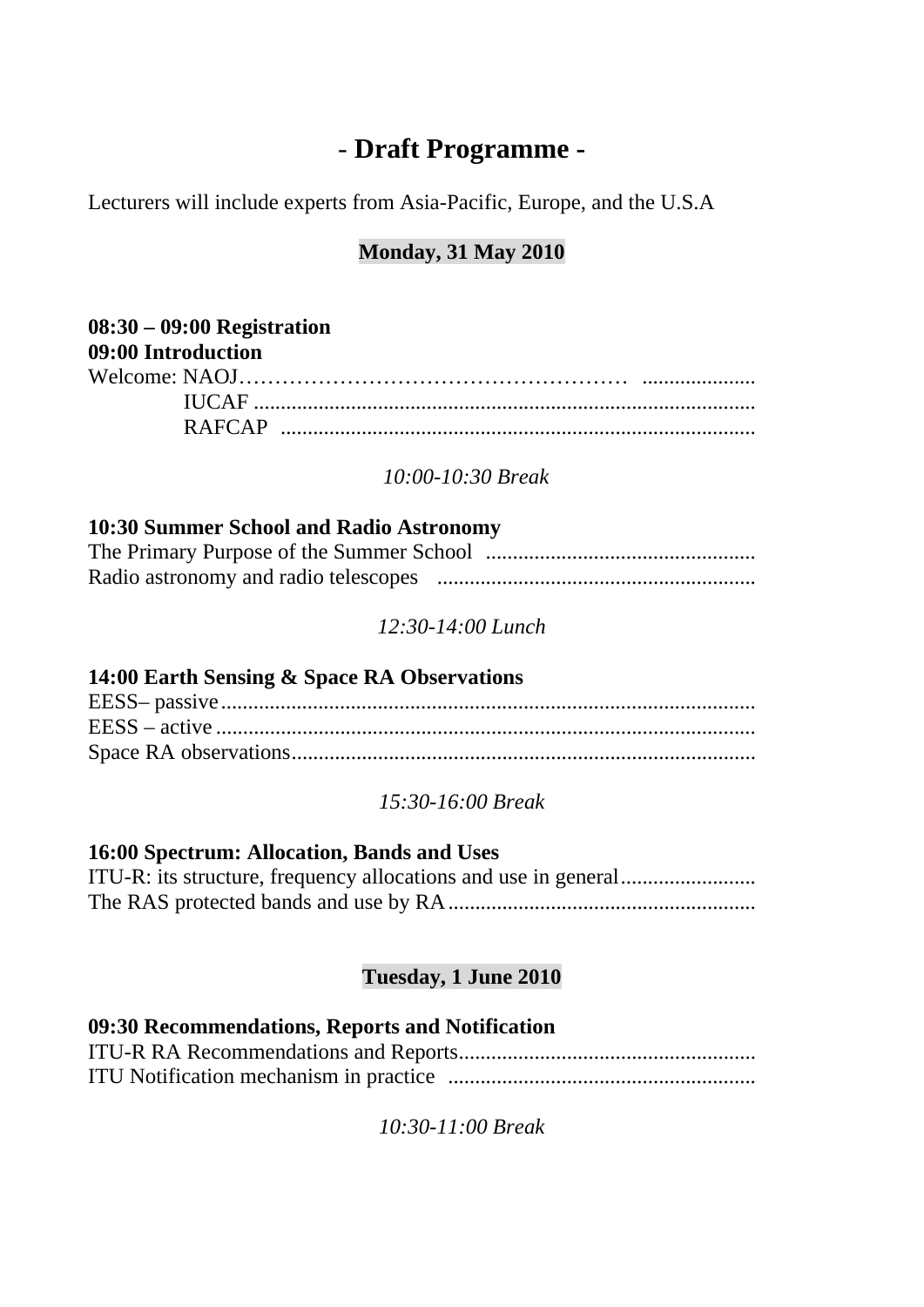#### **11:00 Radio Science & Technology— I**

### *12:30-14:00 Lunch*

| 14:00 Radio Science & Technology—II |
|-------------------------------------|
|                                     |
|                                     |
|                                     |

*15:30-16:00 Break* 

#### **16:00 Interference to Radio Astronomy**

| Interference to RA and mitigation techniques |  |
|----------------------------------------------|--|
|                                              |  |

### **Wednesday, 2 June 2010**

**09:00 International, National and Regional Regulatory Structure— I**  Preparatory process toward World Radio Conferences .................................... Europe, CEPT, CRAF .......................................................................................

### *10:30-11:00 Break*

| 11:00 International, National and Regional Regulatory Structure—II |
|--------------------------------------------------------------------|
|                                                                    |
|                                                                    |

*12:30-13:30 Lunch* 

## **13:30 Excursion**

Transportation by bus to the Nobeyama Radio Observatory, with a technical presentation. **Return by bus to Tokyo** 

**Thursday, 3 June 2010**